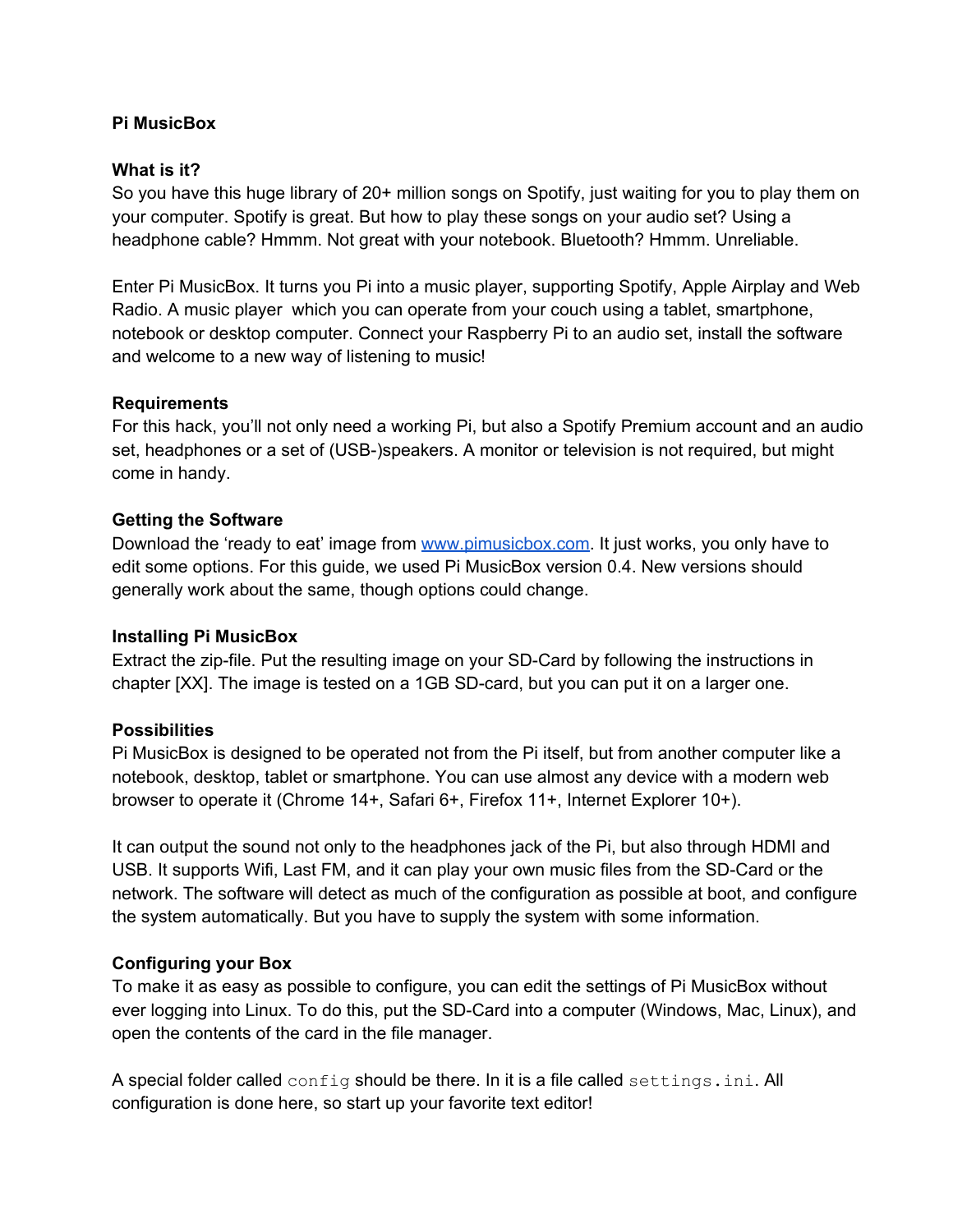The file is structured as an ini-file. All lines starting with a  $\#$  are comments. Read the comments, or just ignore them. Some configuration lines are also commented out. If you want to use them, remove the # at the beginning of the line.

You can by the way also edit this file when you boot your Pi and you login (see **Getting your Hands Dirty**). The file then is located in /boot/config/.

## **Basic Configuration**

The most basic configuration file looks like this:

```
[MusicBox]
SPOTIFY USERNAME = 'spotifyusername'
SPOTIFY_PASSWORD = 'spotifypassword'
```
[MusicBox] is the section of the configuration file. It has to be there, but you can ignore it. *spotifyusername* is your the username (or Facebook login if you use Facebook to connect to Spotify) of your Spotify Premium account and *spotifypassword* is of course your own password. This should be enough to run Pi MusicBox.

## **Networking**

Pi MusicBox needs a network connection to operate. If you use a wired network, you only have to plug in the network cable in the Pi. It will be configured using DHCP. If you want to use a static address, you need to get into the console and configure it yourself (see **Getting your hands dirty**). Connecting through Wifi using a dongle is also supported (more information on that below).

# **Booting**

After you edited the basic settings, you can boot Pi MusicBox. You can edit a lot more settings, but it's good to try booting with the basic ones first. Put the SD Card in the Pi, connect speakers and connect the power. If you connect a monitor to the HDMI connector, you can follow the booting process. After a minute or so, you can access the system.

## **Accessing the Web Interface**

Point your browser to the Pi. Depending on your network and computers, it will be available at this address:

## http://musicbox.local/

Most OS X/iOS and Windows devices probably will find it immediately. If it doesn't work, you could try to install Apple Bonjour/iTunes in Windows to make it work. Linux should also work if Avahi or Samba/Winbind is installed. You have to add the http:// part of the address in some browsers, because otherwise, it will try to search for musicbox.local in Google.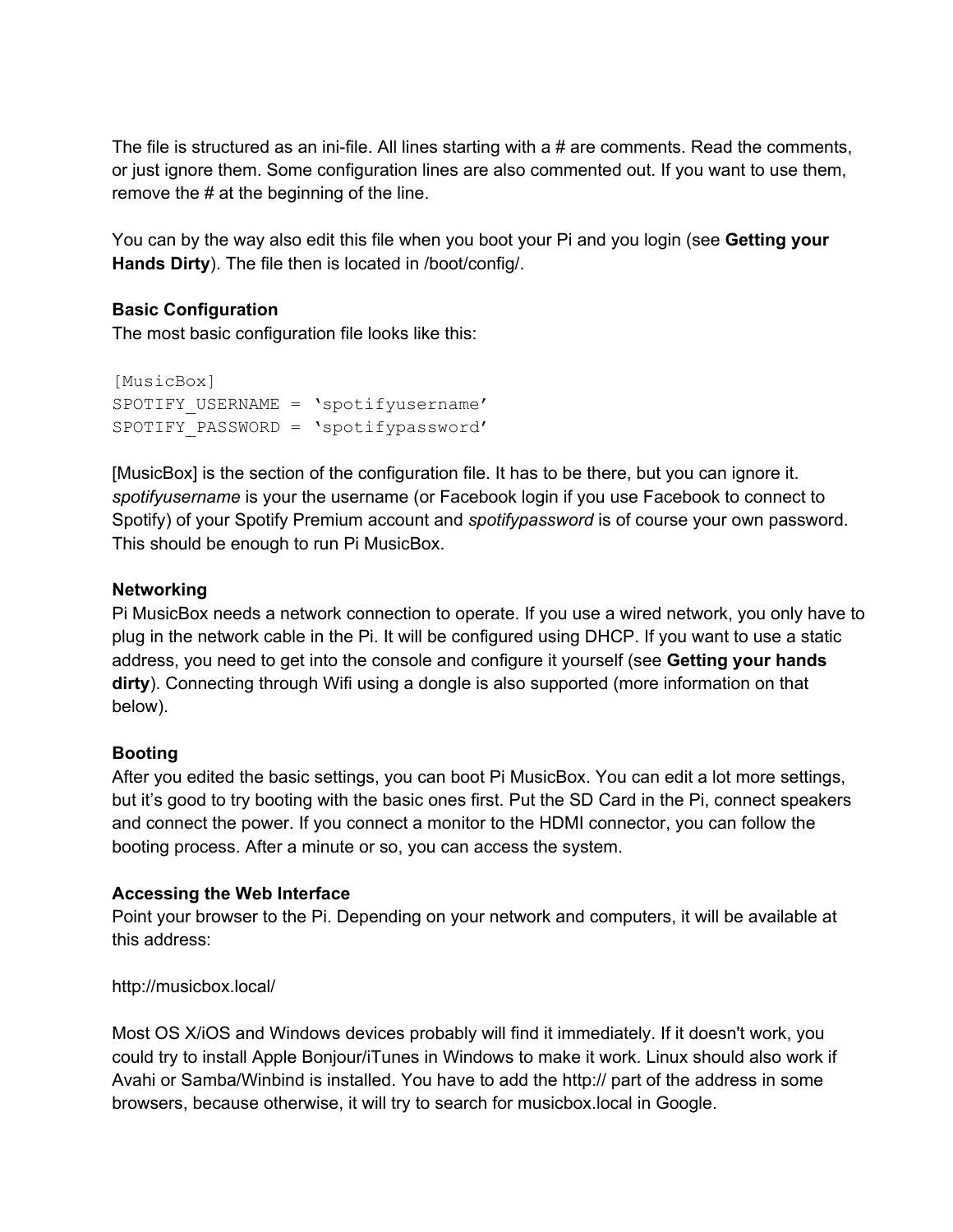If it doesn't work, or if you use Android (which does not support Bonjour/Avahi/Samba), you have to access MusicBox using the IP-address of your Pi. This address is different on every network, e.g. http://192.168.1.5/ or http://10.1.100.2. You have to either look it up using a network utility, or (easier) read it from the screen when Pi MusicBox boots.

## **Play songs from Spotify**

If you access the interface, most things are clear immediately. Your Spotify playlists will appear. Select one of the playlists to show the tracks it contains. Select the track you want to play and choose one of the play options in the popup menu that appears. Using this popup menu, you can either play the song, add it to the queue, or find more tracks from the same album or the same artist. Just play around. Literally.

The four buttons at the bottom of the screen, let you access the functions of MusicBox. You can access the playing Queue, search for tracks, albums and artists, or play web radio stations.

## **Web Radio**

To play streams from radio stations you like, you have to use a so called stream url. You cannot use container files like M3U, XSPF or PLS (yet), which are commonly available, you have to add the real stream. This stream url is hidden inside the .M3U or PLS file. To find this url, open the container file in a text-editor.

A PLS file looks like this:

[playlist] numberofentries=1 File1=http://vprbbc.streamguys.net:8000/vprbbc24.mp3 Title1=BBC World Service  $Lenath1=-1$ version=2

## The stream url would be:

http://vprbbc.streamguys.net:8000/vprbbc24.mp3

M3U and XSPF files look different, but the stream url is always clearly visible.

You can find radio stations (PLS and M3U) using services like [http://dir.xiph.org/](http://www.google.com/url?q=http%3A%2F%2Fdir.xiph.org%2F&sa=D&sntz=1&usg=AFQjCNE1W9JaYoP7c4_94x3M2jsFBoC0rQ) or **[Listenlive.eu](http://www.google.com/url?q=http%3A%2F%2Fwww.listenlive.eu%2F&sa=D&sntz=1&usg=AFQjCNFhEON4HZ9pZ9_dPBRlDNDMdH2arg)** or **[Dirble.com](http://www.google.com/url?q=http%3A%2F%2Fwww.dirble.com%2F&sa=D&sntz=1&usg=AFQjCNGKGxrvUaXKLMgMpSiX9ISFyGDNOw)**.

Just add the stream url and the name of the station and press the Play button. The last 25 stations are saved locally using a browser cookie (not on the server yet, so you need to do it on every client you use).

# **MPD**

Though the web based interface is recommended, you can also use native software which support the MPD (Music Player Daemon) protocol to control Pi MusicBox.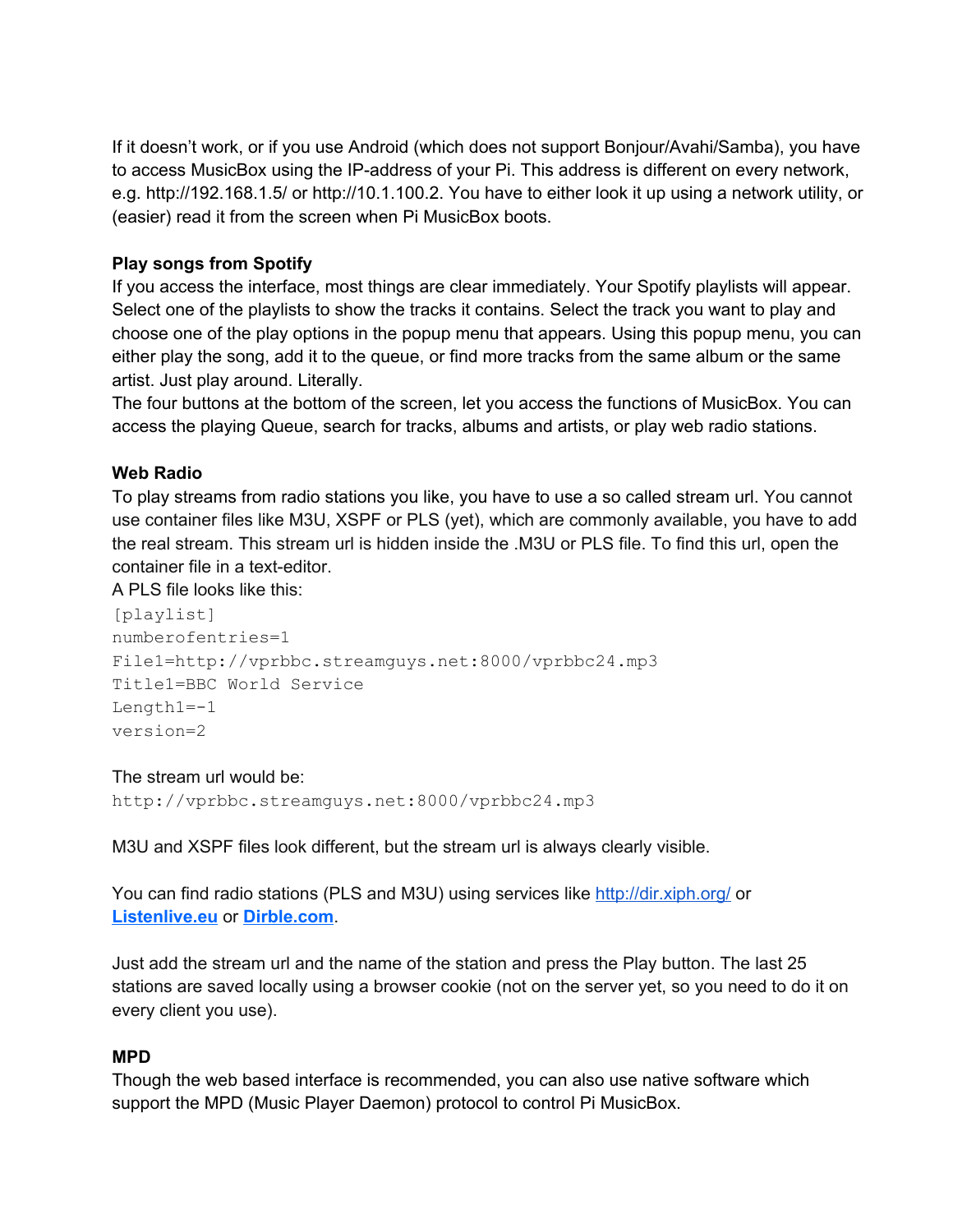Apps and applications are available for all sorts of devices and operating systems. Not all of them work great with MusicBox though. For Android, *MPDroid* is recommended. On OS X, Theremin works (without search). On Linux, you can use the great working and wonderfully named console app *ncmpcpp*. On a Linux Desktop, GMPC and Sonata work well. On iOS, mPod and mPad. For Windows, clients are either not working great or untested.

## **More settings**

A lot of things can be configured on Music Box. Edit the configuration file according to your needs. You have to reboot the Box to see the changes.

## **Wifi Network**

If you connect a supported wifi-dongle to your Pi, the MusicBox software should be able to detect and use it instead of a cable connection. Most dongles are supported, but not all. If you buy one, make sure it's supported by Raspbian, the Linux distribution on which MusicBox is based. To make wifi work, you have to fill in the network name (SSID) and your password in the config file. Add these lines to the basic configuration above, or edit the default file supplied with MusicBox.

```
WIFI_NETWORK = 'mywifinetwork'
WIFI_PASSWORD = 'mypassword'
```
Substitute the *mywifinetwork* and *mypassword* with the correct values of your own network. For now, the wifi on Pi MusicBox only supports WPA(2) encrypted networks, configured via DHCP. As with a wired network, if you want to use a static address, WEP encryption or no encryption, you need to get into the console and configure it yourself (see **Getting your hands dirty**).

# **Better Quality**

The Pi can play the music from Spotify in different types of quality. The better the quality, the more data needs to be downloaded from Spotify. It's called bitrate. Higher quality means a higher bitrate and a bit more use of your internet connection. Typical broadband connections should be able to support the highest bitrate easily. If you have a good connection to the internet, you can set the quality to high, but if your connection is slow or unstable, or you have usage limits on your connection, you can it lower and use less data. Possible rates are 96 (low, but acceptable quality, FM-like), 160 (default) or 320 (highest quality, CD-like). Set the bitrate to high like this in the configuration file:

SPOTIFY\_BITRATE = 320 Or set the bitrate to low like this: SPOTIFY\_BITRATE = 96

## **Sound Configuration**

By default Pi MusicBox will send the sound to the analog headphone output on the Pi. This sound is good enough, but due to hardware constraints, not always great. If you want to have better sound, use the HDMI to connect the Pi to an amplifier, or connect an USB soundcard (also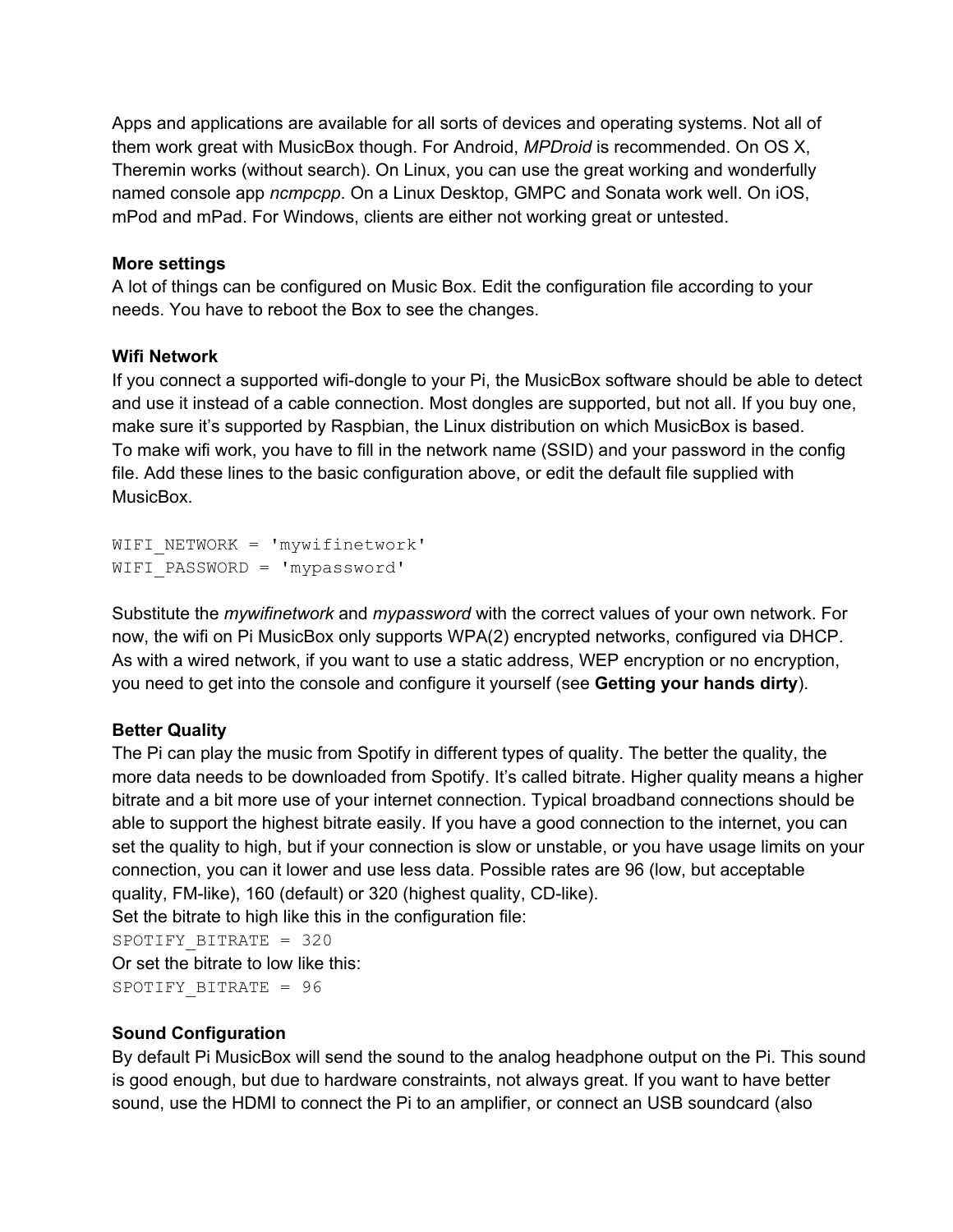called USB DAC, Digital Audio Converter), USB speakers or USB headphones. Almost all types of USB speakers, headphones and DAC's are supported, but if you buy one, make sure it's Linux compatible. DAC's with digital outputs are also available in many web stores.

When booting, Pi MusicBox will autodetect what is connected to the device and configure it accordingly. If you connect multiple devices, USB will be selected first as a sound output, HDMI after that, and lastly the analog output of the Pi itself. You can override this in the configuration-file using the following line:

OUTPUT = 'analog'

If you include this, the default output will be the analog headphones jack of the Pi, even if you connected an USB device or an HDMI cable. The options are: 'analog', 'hdmi', 'usb'

#### **Last FM**

Another service supported by Pi MusicBox is Last FM. It collects the tracks you play, so you can discover new music. Go to [www.last.fm](http://www.google.com/url?q=http%3A%2F%2Fwww.last.fm&sa=D&sntz=1&usg=AFQjCNFjms1dSCPalJrBQMMLHyKcytBPoA) to create an account if you don't already have one. To let Last FM collect the tracks you play, fill in the credentials of this service.

```
LASTFM_USERNAME = 'lastfmuser'
LASTFM_PASSWORD = 'lastfmpassword'
```
#### **SoundCloud**

Another service supported by Pi MusicBox is SoundCloud, the service which lets you "Hear the world's sounds". To configure it, you need a special ID, a token. Get this token from [http://www.mopidy.com/authenticate](http://www.google.com/url?q=http%3A%2F%2Fwww.mopidy.com%2Fauthenticate&sa=D&sntz=1&usg=AFQjCNFOmpBGPytjz2lqYU9P7qNkD3yEgw) You have to login with your SoundCloud id to get the token. This information is not shared with the mopidy.com site. When you login, you'll see a token appear on the page. Add this token to the ini file like this:

```
SOUNDCLOUD TOKEN = '1-1111-111111'SOUNDCLOUD_EXPLORE = 'electronic/Ambient, pop/New Wave, rock/Indie'
```
Where you replace the example 1-111-1111111 by your token. Using the SOUNDCLOUD\_EXPLORE configuration, you can configure the playlists you want to see in the interface.

#### **Multi Room Audio**

Pi MusicBox supports so called Multi Room Audio. You can have multiple Raspberry's on your network, for example in different rooms. The devices need to have their own names to be accessible. Use this option to give your MusicBox a different name:

NAME = `Kitchen'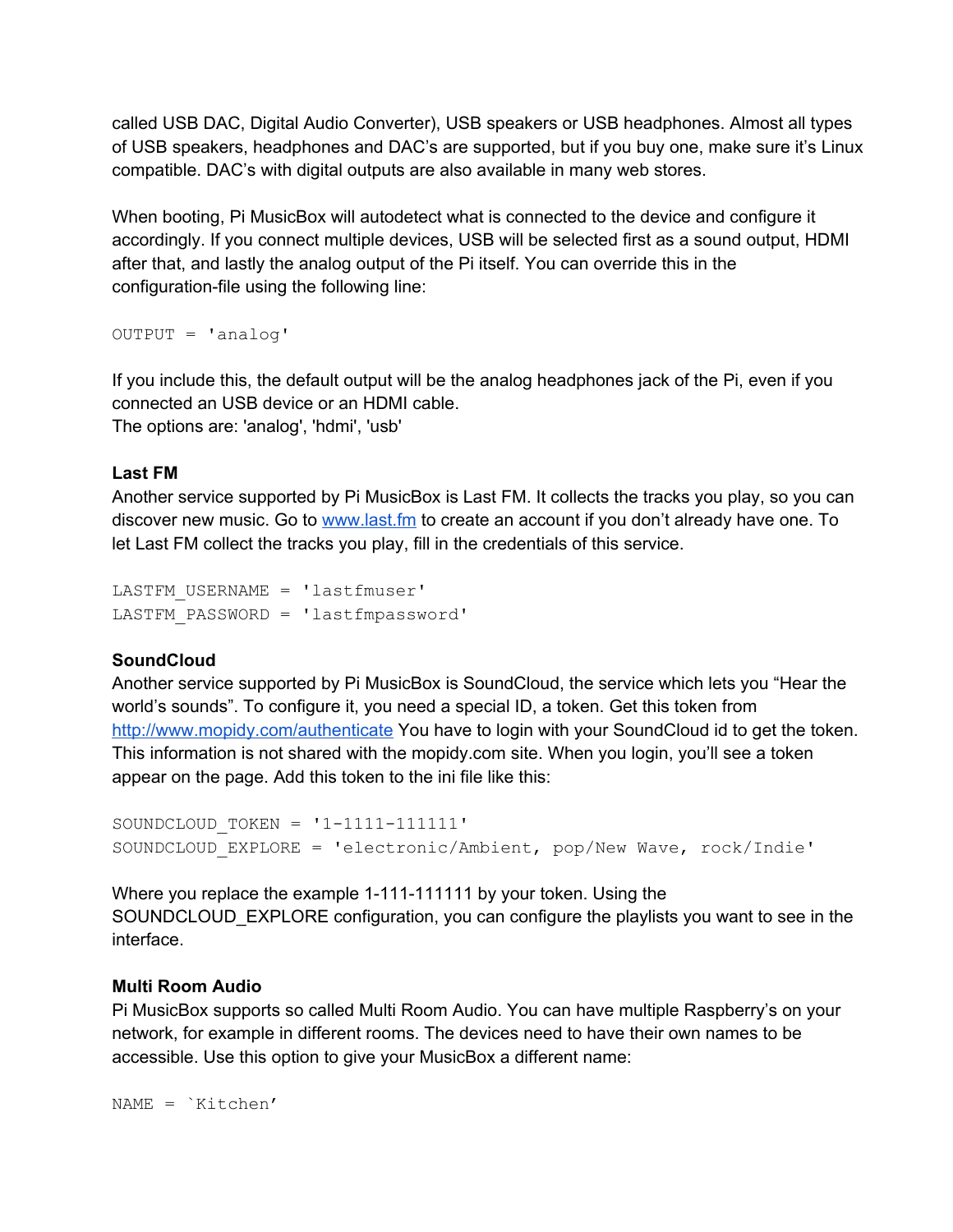The name you choose should be no longer than 9 characters and only contain normal characters and numbers in the name (no spaces, dots, etc).

After a new boot, the webinterface for playing music will be accessible via a new address. Where the default would be [http://musicbox.local](http://www.google.com/url?q=http%3A%2F%2Fmusicbox.local&sa=D&sntz=1&usg=AFQjCNHqQFY6IF6yvs4JK5P__ucqVvuYrA) from devices that support Bojour/Avahi, when you change the name, it becomes [http://newname.local](http://www.google.com/url?q=http%3A%2F%2Fnewname.local&sa=D&sntz=1&usg=AFQjCNGlOn-cxk-2sxV6gz34V1JcCXXAYQ). In the example above it would be [http://kitchen.local/](http://www.google.com/url?q=http%3A%2F%2Fkitchen.local%2F&sa=D&sntz=1&usg=AFQjCNFDFAY_d6X0RX0uHnlhADf3qRvlXw)

It's not possible to play different music on multiple devices using the same Spotify-account at the same time. This is a limitation of Spotify. If you have multiple accounts, it of course is possible.

#### **Security**

Pi MusicBox is not totally secure and not intended to run outside a firewall, only in the cosy environment of your local network. The heart of MusicBox, is not protected enough to do that. Also, the passwords of Spotify and wifi are stored in plain text on the SD-Card. This might be fixed in the future.

For more security, change the default password by setting this line:

```
MUSICBOX_PASSWORD = 'mypass'
```
where *mypass* is your new password. This will change the passwords of both the user *musicbox* and the user *root*. The password will be removed from the configuration file after it's updated.

If you want, for more security to change the root password to something else, use this line:

```
ROOT_PASSWORD = 'mypass'
```
where *mypass* again is your new password.

## **Playing your own Music Files**

Though Spotify boasts a library of over 20 million tracks, not all artists and songs are represented. So it would be nice to be able to play MP3 files for the missing songs, wouldn't it? Well the good news is that Pi MusicBox supports playing local or networked MP3, FLAC or OGG files. The bad news is that it's a tiny bit complicated in the current version (0.4). Also, the songs are not easily available in the webinterface. They are not in the playlists, you have to search for them to play them.

## **Networked Music**

The easiest way to play your own music files, is via the Windows Network. To do that, edit the configuration file, so that MusicBox knows where your files are. This address could be a bit cryptic to a first time user. This is an example:

```
NETWORK MOUNT ADDRESS = \frac{1}{192.168.1.5/musicshare'}or:
```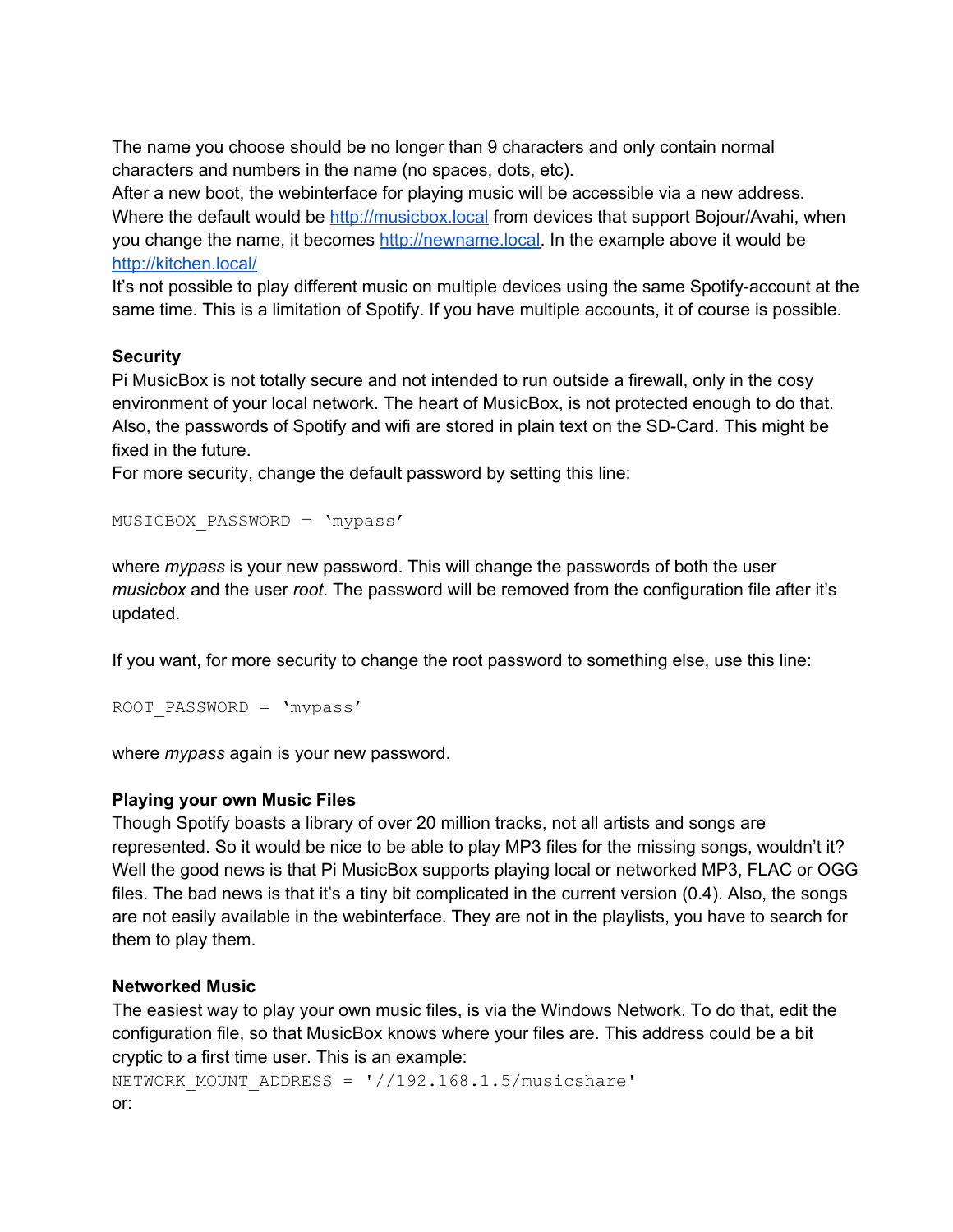NETWORK MOUNT ADDRESS = '//mynasserver/shared/music'

The first part // is the way shares in the Windows Network are created. Just add it and forget it. The next part (*mynasserver* or 192.168.1.5) is the name or ip-address of the server which hosts the file, and the last part */musicshare* or */shared/music*, tells MusicBox which share to mount. When your server is protected, you need to set the username and password for the Network share using the following configuration lines:

NETWORK MOUNT USER = 'username' NETWORK\_MOUNT\_PASSWORD = 'password'

#### **Scan Music**

MusicBox will not see the files immediately. The music files needs to be scanned at boot, every time you add or remove files. This process can slowdown the boot of the MusicBox, so use it with care. MusicBox will scan the files using the following configuration lines:

```
SCAN ONCE = 'true'
or
SCAN_ALWAYS = 'true'
```
The names speak for themselves. Using SCAN\_ONCE, the music files will only be scanned, yes, once. Use this if you don't change the music files often. Use SCAN\_ALWAYS if you change your music files a lot. This will enable you to change the files and reboot MusicBox. It will recognize the new files after the boot. But, again, the scanning process can slowdown the booting of MusicBox considerably.

#### **Local Music**

Pi MusicBox also has an option to store music files on the SD-Card. This process is also a bit more complicated. Since MusicBox is created for a 1GB SD-Card, or larger, the file system is also less than 1 GB. If you put MusicBox on a larger SD-Card, the rest of the space on the card won't be used, unless you resize the file system.

You can do this manually, on a computer using a partition manager, or you can let MusicBox try to resize it automatically. This process is tested, but not guaranteed to work. You could end up with a non-working musicbox if the process fails. That's most of the time no problem, since you can put the original MusicBox image on the SD Card again and start over. If you did a lot of customization, it's recommended to backup your card first.

Using this line in the settings, Pi MusicBox will automatically resize the filesystem to the maximum size of the SD-Card:

RESIZE ONCE = 'true'

#### **Put Files on the Card**

Putting music files on the SD Card is only recommended on cards with a size larger than 1GB. MusicBox needs the 1GB for caching and other storage. After resizing an SD-card with more storage, you can put your own music files on the Pi using either the Windows Network, or by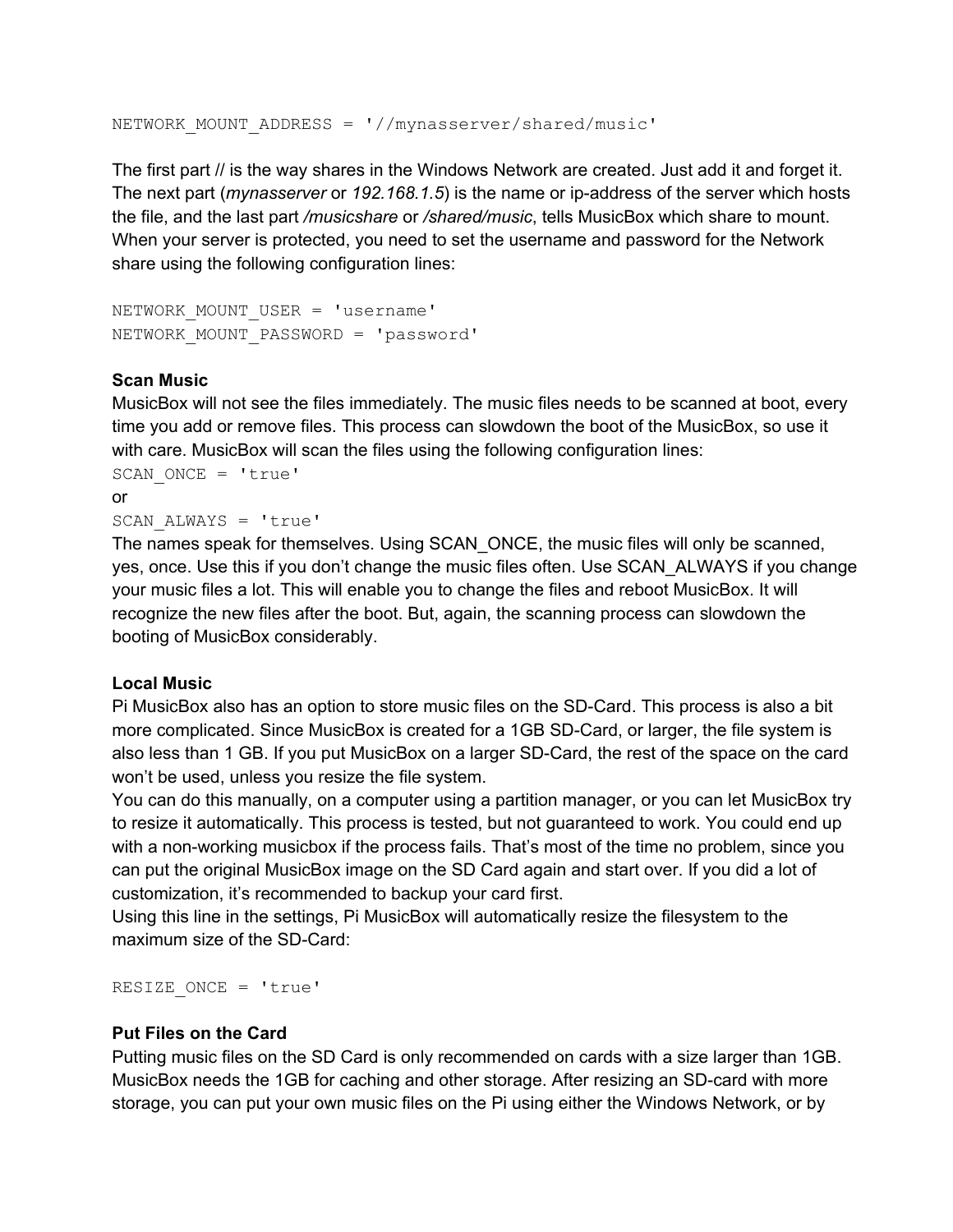mounting the root filesystem of the card on a Linux computer and copying the files. Leave at least 200MB of free space on the device.

To use the Windows Network, you have to have the workgroup name of the Windows Network set to the default name, WORKGROUP. If you want another name, you have to change it by hand in the file /etc/samba/smb.conf (see **Getting Your Hands Dirty**). Remember to let MusicBox scan the files at boot (see **Scan Music**)

## **Getting Your Hands Dirty**

If you are willing to get your hands 'dirty', there are a lot more options to explore in Pi MusicBox. For this, you have to login to the box on the console, or via SSH.

To login remotely via SSH, you will need to enable the SSH service. Do that by adding this line to your configuration-file:

SSH ENABLED = 'true'

Reboot. After that, you can connect to MusicBox via SSH.

#### **Mopidy**

The main ingredient of MusicBox is Mopidy, an open source music server developed by people from all over the world. It can be extended in a number of ways. By default, Pi MusicBox is set up using the best working extensions. But it can be extended to play music from e.g. SoundCloud, Google Music and Beets Music. More extensions are developed as you read.

How to add these extensions is beyond the scope of this document, but a lot of resources and documentation can be found on www.mopidy.com The developers can be reached on the mail list of Mopidy, [https://groups.google.com/forum/?fromgroups=#!forum/mopidy,](https://groups.google.com/forum/?fromgroups=#!forum/mopidy) or via IRC Chat on the #mopidy channel on Freenode.

## **rc.local**

Another important piece of Pi MusicBox is the file */etc/rc.local.* It's a shell script. This is where the (sound) hardware is setup and the configuration is done. For example, the configuration file of Mopidy is created from rc.local. Edit this file is you want to add, change or remove features.

## **Working at Midnight**

For Linux novices, a nice utility called Midnight Commander could be of use to browse the filesystem and edit files. It works like the age old DOS-utility Norton Commander and it's included in MusicBox. Start it using the command: mc

## **Static Network**

To use MusicBox in a network with static IP-addresses, you have to edit the file */etc/network/interfaces*.

The lines that configure the wired network, look like this: